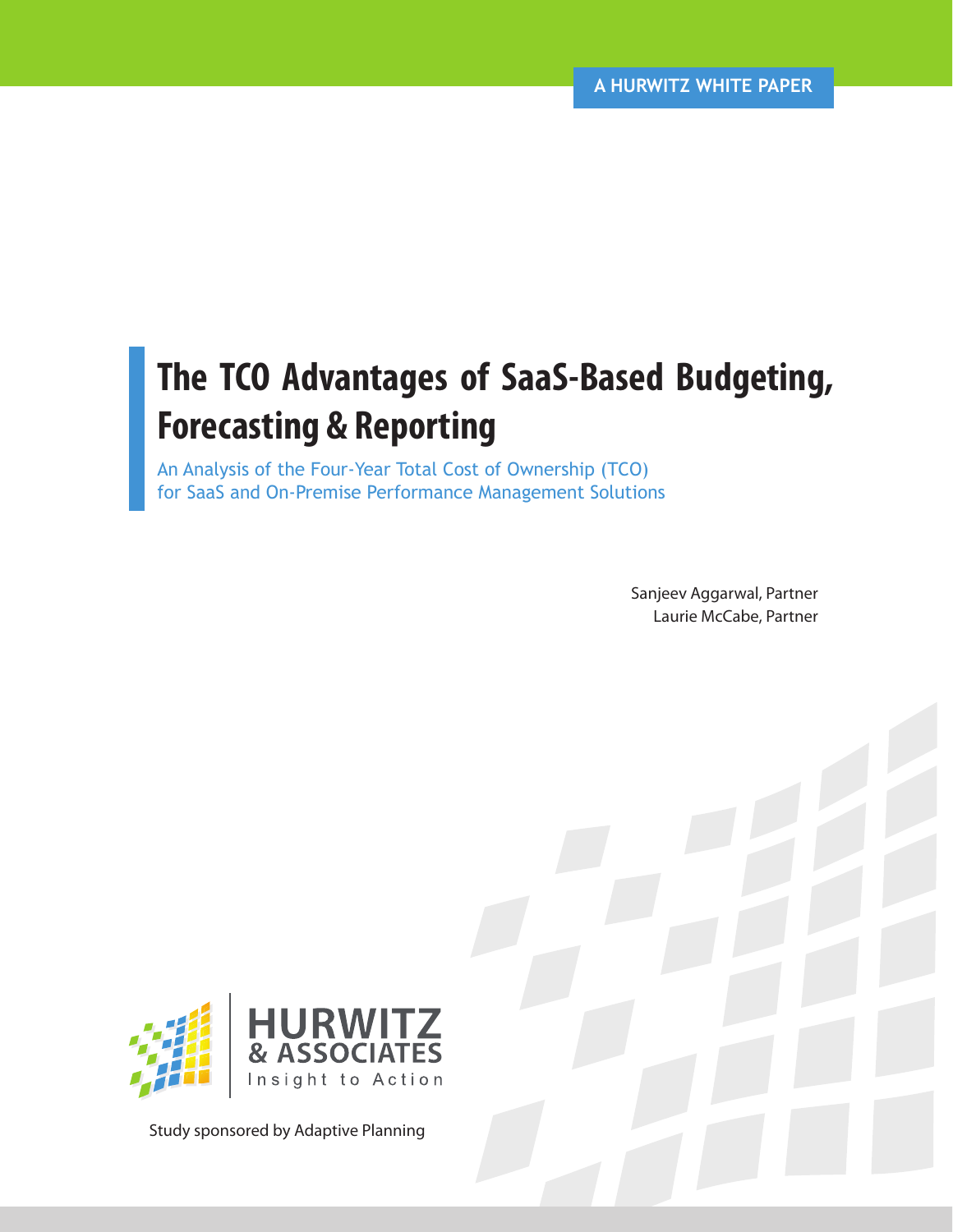# **CONTENTS**

| Figure 1: Four-Year Total Ownership Cost Distribution for Adaptive<br>Planning SaaS CPM and Comparable Onpremise CPM Solutions  3        |
|------------------------------------------------------------------------------------------------------------------------------------------|
|                                                                                                                                          |
|                                                                                                                                          |
| Figure 2. Key Benefits of Software-as-a-Service Business Solutions 5                                                                     |
|                                                                                                                                          |
|                                                                                                                                          |
|                                                                                                                                          |
|                                                                                                                                          |
|                                                                                                                                          |
| Section 6: TCO Comparison of SaaS vs. On-Premise CPM Solutions 9                                                                         |
| Figure 4: Cumulative Total Cost Comparison for SaaS and Customer-Premise                                                                 |
| Figure 5: Comparison of Four-year Costs for Each TCO Category for SaaS                                                                   |
| Figure 6. TCO Comparison for different user scenarios for Adaptive<br>Planning SaaS Solutions and Comparable On-premise CPM Solutions 12 |
| Section 7: Recommendations for Midsize Businesses Evaluating                                                                             |
|                                                                                                                                          |
|                                                                                                                                          |

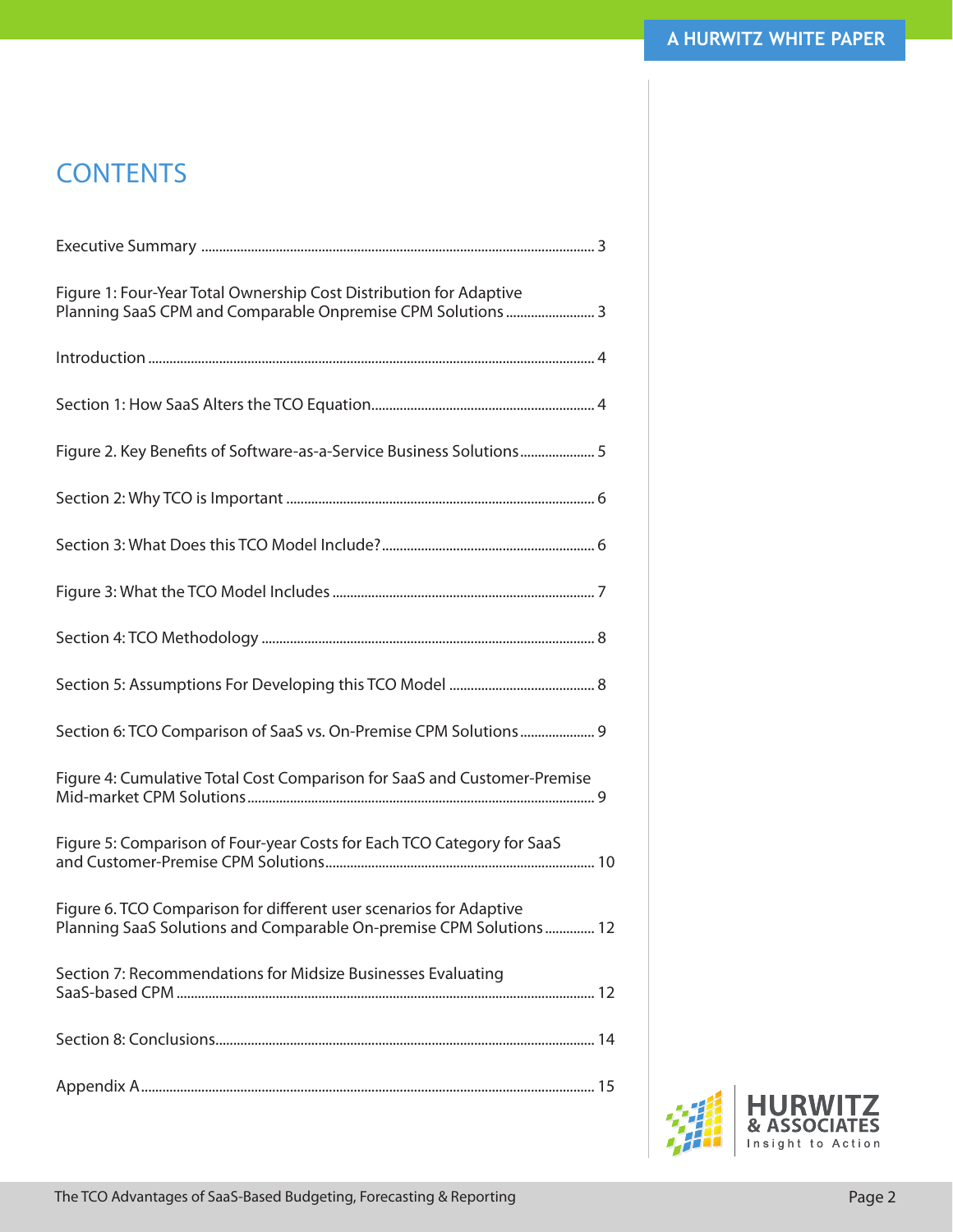# **Executive Summary**

Software-as-a-service (SaaS) eliminates the need for individual companies to buy, deploy and maintain IT infrastructure or application software. In the SaaS model, the vendor takes responsibility for deploying and managing the infrastructure (servers, operating system software, databases, data center space, network access, power and cooling, etc.) and processes (infrastructure patches/upgrades, application patches/upgrades, backups, etc.) required to run and manage the full solution. Because SaaS vendors manage all of their customers on a single instance of the software, they can amortize infrastructure-related costs for thousands of customers. This yields substantial economies of scale and skill, and lowers the total cost of ownership (TCO) for customers seeking to deploy a corporate performance management (CPM) solution.

#### **Figure 1: Four-Year Total Ownership Cost Distribution for Adaptive Planning SaaS CPM and Comparable On-Premise CPM Solutions**



We analyzed the economic benefits of the SaaS model in the corporate performance management (CPM) space, examining the TCO of Adaptive Planning's SaaS-based budgeting, forecasting, and reporting solution compared with that of comparable on-premise CPM solutions from Prophix, Clarity Systems, and Longview Solutions. Key findings from our analysis include:

- Overall TCO for Adaptive Planning's SaaS CPM solution is significantly lower than comparable on-premise midmarket CPM solutions—as much as 77% less over four years.
- The cost advantages of SaaS solutions are significant across all deployment sizes we evaluated, but taper slightly as the number of users increases: TCO for Adaptive Planning ranges from 77% lower than for onpremise CPM solutions for 10 users (10 full users and zero review users), to 64% lower for 100 users (40 full users and 60 review users).
- In the SaaS model, application software costs (subscription fees) account for roughly 62% of the total solution cost (**Figure 1**). By comparison, the on-premise model application software costs (including the up front license fees and annual maintenance fees) comprise just 17% of the total solution cost.
- Based on the above, if prospective customers only compare the software application costs for SaaS and onpremise solutions, they overlook significant expenses that contribute to the total cost of ownership. Focusing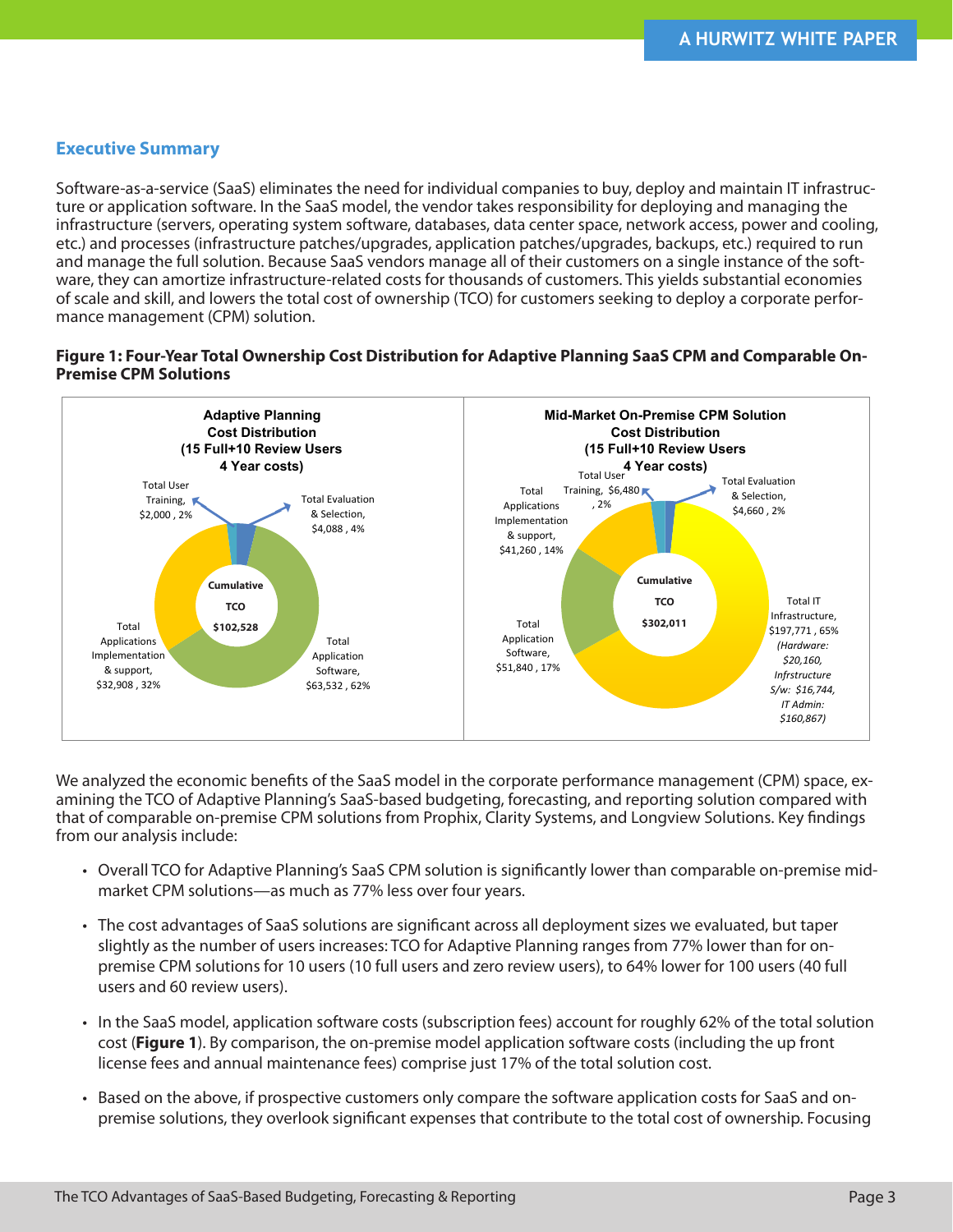purely on software application costs, the picture is mixed, depending on the number of users. In some cases Adaptive Planning's SaaS application costs are less expensive, while in other scenarios the on-premise application costs are less expensive. (See **Figure 6** for more detail.)

There are no IT infrastructure and management costs associated with the SaaS model, since the subscription • fees encompass these costs. In the on-premise model, IT Infrastructure costs (hardware, software, maintenance and ongoing management of the infrastructure) account for a large percentage of the total cost. These costs range from 72% (or \$157,557 for the 10 user scenario) to 45% (or \$278,204 for the 100 user scenario) over four years in the on-premise CPM model (**Figure 6**). This category accounts for the biggest difference between the TCO of the two models.

#### **Introduction**

Intuitively, most people realize that the ability to plan, budget, and forecast accurately is vital for business success. When businesses have clear visibility and meaningful insight into corporate performance, they can operate more profitably and competitively. But, it's often difficult for companies to execute well in this area. One reason is the pervasive use of spreadsheets. Over half of all companies -- small businesses, mid-sized companies, and large corporations alike -- rely on disjointed methods for managing corporate performance. They tackle the job with Microsoft Excel spreadsheets and an ad hoc mix of emails,

*"We could use CPM modules from IBM Cognos or SAP Business Objects, but the time line was too long and the costs were too high." – Senior Director of Financial Planning, specialty pharmaceutical company*

paper documents and manual processing. Besides being a headache for everyone involved, this approach has other drawbacks, such as limited reporting abilities, high error rates, and lack of real-time visibility and collaboration capabilities.

Why do companies take such a cumbersome and outdated approach to managing mission critical business processes? The simple fact is that while planning, reporting, and analysis can be automated with traditional business intelligence (BI) and corporate performance management (CPM) applications, these systems are typically too costly and complex for many firms to implement and manage.

Over the last several years a new model of software delivery has emerged, known as software as a service (SaaS). In this model, the provider hosts the software application in a data center and provides access via a web browser. Instead of charging a large upfront perpetual license fee and ongoing maintenance fees, the vendor typically charges a monthly or yearly subscription fee. Using this approach, SaaS vendors can deliver the benefits of traditional onpremise enterprise software applications without all of the cost and complexity. They are able to offer customers a lower total cost of ownership (TCO) than on-premise alternatives.

In this study, we examine and compare the TCO of the leading SaaS-based CPM solution, Adaptive Planning, with that of traditional on-premise CPM applications, and conclude with recommendations for companies that are looking to move beyond spreadsheet-based planning to a "purpose-built" planning solution.

# **Section 1: How SaaS Alters the TCO Equation**

It's important to understand how and why the SaaS model provides TCO benefits to customers. SaaS solutions have been steadily gaining market acceptance as an alternative to traditional on-premise solutions because they offer several significant advantages to companies (**Figure 2**).

Via the SaaS model, companies of all sizes can gain access to enterprise-class solutions without incurring large upfront costs. They also avoid having to hire expensive IT staff for initial implementation and ongoing management. SaaS changes the software equation in a few fundamental ways: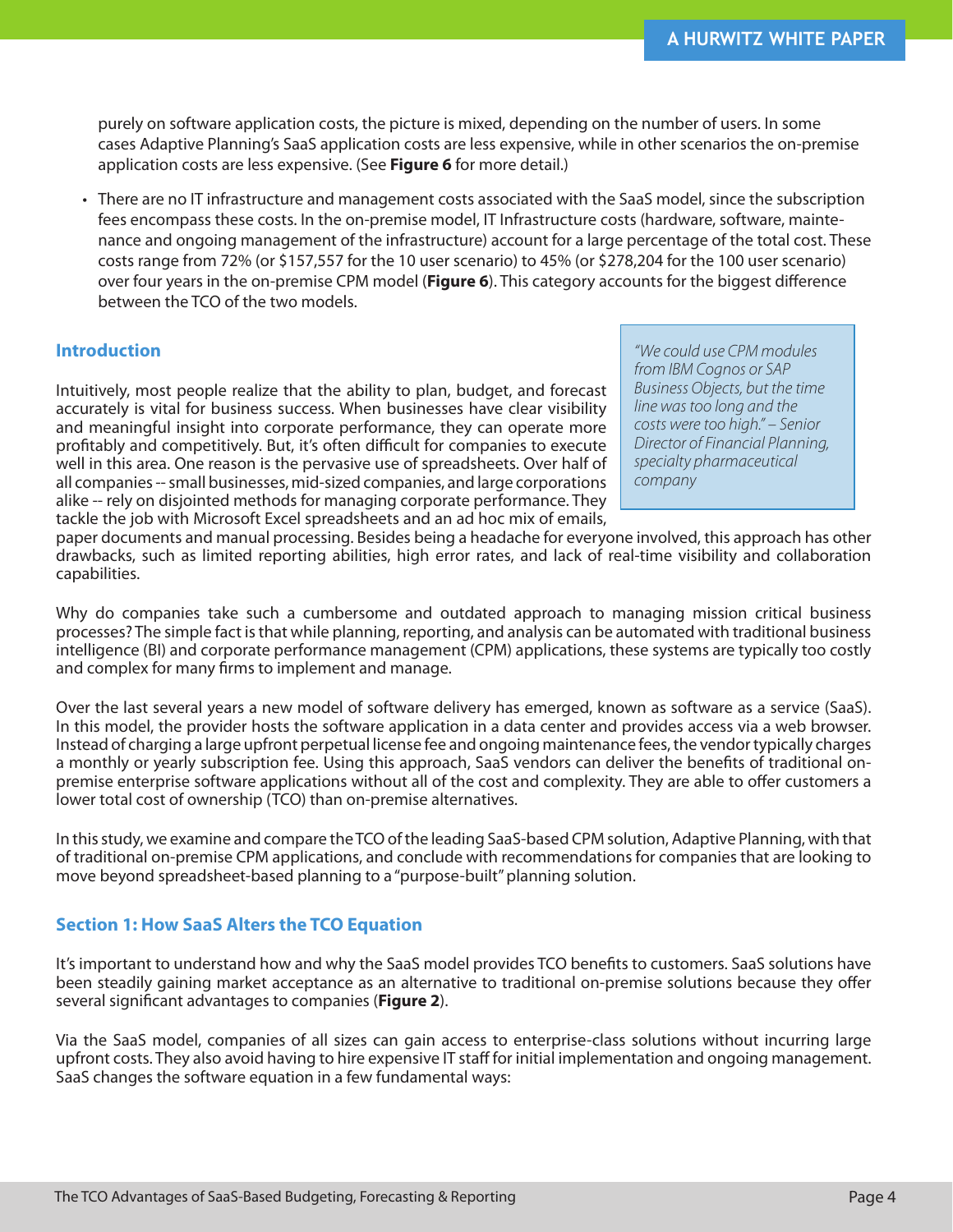#### **Figure 2. Key Benefits of Software-as-a-Service Business Solutions**

| <b>Feature</b>                              | <b>Customer Benefit</b>                                                                                     |  |  |  |  |
|---------------------------------------------|-------------------------------------------------------------------------------------------------------------|--|--|--|--|
| Eliminates capital costs and decreases risk | •Vendor pays for shared multi-tenant infrastructure                                                         |  |  |  |  |
|                                             | •Users access solutions through a web browser                                                               |  |  |  |  |
|                                             | •Users pay a monthly or annual per user subscription fee                                                    |  |  |  |  |
|                                             | •Reduces business and financial risk                                                                        |  |  |  |  |
|                                             | •Easy to try before buying                                                                                  |  |  |  |  |
| Faster deployment and productivity          | •Customers are up and running more quickly                                                                  |  |  |  |  |
|                                             | •IT resources are not required; the project is completely within the<br>control of the finance organization |  |  |  |  |
|                                             | • Applications can be accessed from anywhere, anytime through a<br>web browser                              |  |  |  |  |
|                                             | • Everyone in company has access to real-time information                                                   |  |  |  |  |
| Streamlines use and management              | . Web-based, self-service access to business solutions                                                      |  |  |  |  |
|                                             | ·Vendor manages and updates infrastructure                                                                  |  |  |  |  |
|                                             | •No software to maintain and upgrade                                                                        |  |  |  |  |
|                                             | •Automated upgrades to new versions of applications and<br>functionality                                    |  |  |  |  |
|                                             | • IT can focus on other projects and initiatives                                                            |  |  |  |  |
| Increases flexibility                       | •Customers can expand or contract services as needs change                                                  |  |  |  |  |
| Improves customer service                   | •Direct customer-vendor connection to resolve problems                                                      |  |  |  |  |
|                                             | •Vendor incentive for high customer satisfaction and retention                                              |  |  |  |  |
|                                             | •Proactive support and management                                                                           |  |  |  |  |
| Improves reliability, performance and ef-   | • Affordable enterprise-class IT infrastructure                                                             |  |  |  |  |
| ficiency                                    | . Uptime typically exceeds what internal IT can quarantee for on-<br>premise applications                   |  |  |  |  |
|                                             | · Includes data backup services                                                                             |  |  |  |  |
|                                             | •Reduces power consumption and data center space                                                            |  |  |  |  |

- 1. SaaS vendors architect their solutions for a one-to-many, or multi-tenant mode, instead of building their solutions to run as separate, individual instances for each customer, as done in the case of on-premise or dedicated hosted solutions. SaaS vendors can run thousands of customers from a single environment and gain efficiencies throughout the solution life cycle.
- 2. SaaS solutions are built as web-based services—not as products—from the ground up. They are sold via a subscription pricing model, eliminating the need for customers to buy, deploy, manage or support IT infrastructure and solutions.

*"We didn't want to buy any more hardware. We were concerned about ongoing support and management costs and headaches—and one more issue for IT to deal with."--CFO, 300-person engineering design and services firm*

SaaS vendors take responsibility for running and managing everything: 3. servers, operating system software, databases, installation of updates, ongoing backups, power and cooling, network access, data center space, and more. This shifts the IT burden from the customer to the solution vendor.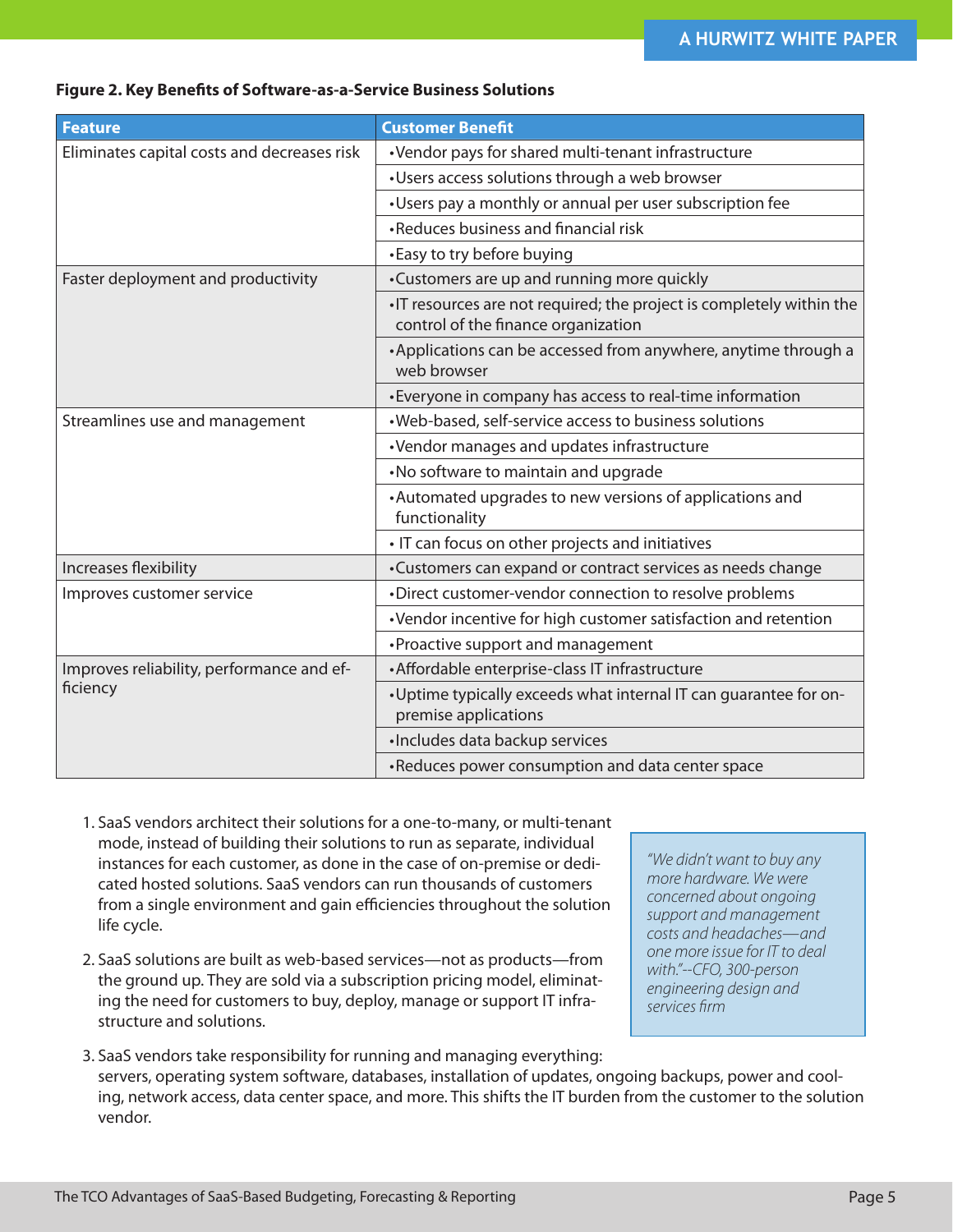Because SaaS vendors can offer economies of scale and skill that are not possible in traditional, on-premise deployments, companies are increasingly turning to SaaS as a faster, less expensive and less resource intensive way to deploy many types of business solutions. As a result, SaaS vendors such as Salesforce.com, NetSuite, Success Factors and many others are enjoying much higher growth rates than their traditional on-premise software vendor counterparts.

# **Time and Cost Advantages Drive SaaS CPM Adoption**

A publicly traded specialty pharmaceutical company in the Midwest hired a new Senior Director of Financial Planning in 2007, in the middle of the annual budgeting process and a corporate restructuring initiative. The firm was relying on Excel spreadsheets and macros, making the task extremely cumbersome and tedious for the new Director, who had been using an enterprise business analytics solution in his prior position at a larger firm. While it was too late to shift gears in the current cycle, he lobbied to implement a more streamlined, efficient and collaborative CPM solution for the next one. "Solution cost and getting the solution into production mode quickly and easily were our topmost priorities," according to the Director. While evaluating time lines and costs for on-premise BI and CPM solutions, a colleague recommended Adaptive Planning's SaaS-based CPM solution. "We got it from trial to live with in one month without any IT support. We were initially going to use it just for expenses, but were able to use it for personnel, allocations, balance sheet and cash flow functions as well. We got more accomplished than we thought we would." The company estimates that it has cut planning and forecasting costs by over half since replacing Excel with Adaptive Planning.

# **Section 2: Why TCO is Important**

Total Cost of Ownership (TCO) is used to calculate the total cost of purchasing (or in the case of SaaS, subscribing to) and operating a technology solution over its useful life. TCO provides a construct to evaluate technology costs that may not be reflected in the initial pricing. For example, if you're buying a new server, server costs (including operating systems, database software and storage) usually account for just 8 to 17 percent of the long-term costs to install, maintain, upgrade and support the server over time.

Although most technology buyers factor TCO into their decision equation to some degree, many underestimate hidden costs, which can potentially result in negative consequences. For example, if you lack the resources to adequately maintain a solution, you may skip upgrades and patches required to keep it running securely and at peak performance. Or, if you discount the time and expense required to train initial and future end-users, they may never use the solution productively. TCO gives you a framework to evaluate competing solutions to a problem, allowing you to make more accurate budgeting forecasts and reduce unwanted surprises.

While TCO helps you to determine hidden costs of a new technology solution, return on investment (ROI) analysis helps to surface benefits that may not be readily apparent, such as improved employee productivity or increased customer satisfaction. ROI assessments tend to be more subjective in nature than TCO, because these indirect benefits are usually harder to measure than direct costs.

When two solutions provide roughly equivalent benefits over the solution life cycle, but have different types of costs associated with acquisition, maintenance and operation, most people prefer to use a TCO assessment. For In this case, we are comparing an SaaS-based offering with a functionally-similar on-premise solution, so have selected to use the TCO approach.

# **Section 3: What Does this TCO Model Include?**

The TCO model used in this study compares functionally similar SaaS and on-premise CPM application solutions over a four year period (the useful life of solution hardware and software without requiring major replacement of solution components). As indicated in **Figure 3**, The TCO calculation includes several categories and components.

*A 2010 survey by Goldman Sachs highlighted an 'unstoppable shift to SaaS' by SMBs, noting 'lower total cost of ownership' as a key factor.*

*Although most technology buyers factor TCO into the purchasing equation to some degree, many underestimate the hidden costs of a new technology solution.*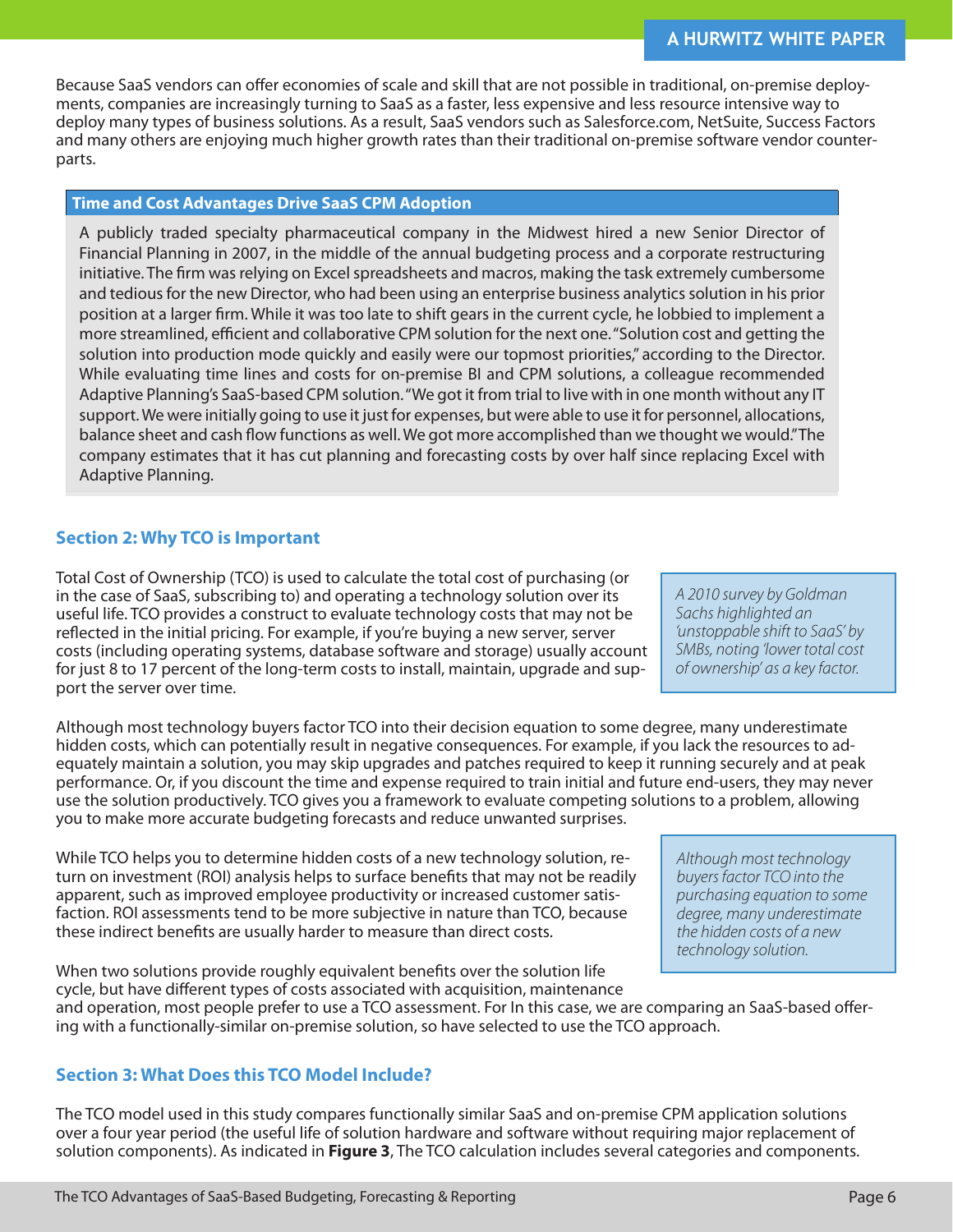# **Figure 3: What the TCO Model Includes**

| <b>TCO Categories</b>                                                                                                                                                                | <b>TCO Components</b>                                                                                                                                                                                                                                                                                                                                                                                 |
|--------------------------------------------------------------------------------------------------------------------------------------------------------------------------------------|-------------------------------------------------------------------------------------------------------------------------------------------------------------------------------------------------------------------------------------------------------------------------------------------------------------------------------------------------------------------------------------------------------|
| Planning and Selection                                                                                                                                                               | • Preliminary vendor evaluation & analysis: Evaluate features and functionality of<br>competitive products.                                                                                                                                                                                                                                                                                           |
|                                                                                                                                                                                      | •Vendor review and SLA analysis (as applicable). Review and audit vendor license<br>agreements, service-levels and security requirements.                                                                                                                                                                                                                                                             |
| IT Infrastructure<br>hardware, software<br>and support (primarily<br>required for on-premise<br>solutions; these<br>are included in the<br>subscription costs for<br>SaaS solutions) | •Server and storage hardware and maintenance. Capital expenditure required to<br>acquire servers and storage to run applications, databases, and test environment.<br>Operating expenses for maintenance, space, power and cooling. <sup>1,2</sup>                                                                                                                                                    |
|                                                                                                                                                                                      | •Operating system, database, security, backup software and maintenance. Capital<br>expenditure to acquire operating system, database, security, and data backup<br>software; operational expenses for software support, upgrades, patches and bug-<br>fixes for this infrastructure. <sup>1,2</sup>                                                                                                   |
|                                                                                                                                                                                      | •IT systems and database administration costs. The percentage of a full-time<br>equivalent (FTE) IT administrator's salary for the time required for initial<br>solution installation and ongoing management and updates for the hardware,<br>infrastructure software and databases (including security and backup) required to<br>run the solution. $3$                                              |
| Application subscription<br>costs OR application<br>license costs                                                                                                                    | •CPM application subscription or license cost. Costs are calculated for an equivalent<br>number of users. In the case of SaaS solutions, these are operational costs and<br>remain constant for the life of the subscription service. In the case of on-premise<br>solutions, these are initial deployment capital expenses. All application costs are<br>calculated based on list prices.            |
|                                                                                                                                                                                      | • Application maintenance. This includes operational costs for bug fixes and<br>upgrades to new versions of the software. These costs are included in the<br>subscription costs for SaaS solutions, and are factored as a fixed percentage of<br>initial licensing costs for the on-premise solutions (in some cases 1-2 years of<br>annual maintenance costs are included in initial license costs). |
| Application<br>Implementation,<br>Customization,<br>Integration, end-user<br>support & administration                                                                                | •Detailed design. Define project objectives and scope; document existing<br>workflow processes; identify process gaps and data sources; document business<br>requirements; develop final project plan.                                                                                                                                                                                                |
|                                                                                                                                                                                      | •Configuration and deployment. Application configuration to specifications;<br>integration between CPM applications and ERP systems and databases; custom<br>integration if required; data migration; system testing; cutover to new solution.                                                                                                                                                        |
|                                                                                                                                                                                      | • Application support & administration. The time and costs for IT personnel to<br>manage and upgrade the server and client application software.                                                                                                                                                                                                                                                      |
| Initial and ongoing<br>training costs                                                                                                                                                | •User training. The time and costs for end-users to become productive with the<br>solution.                                                                                                                                                                                                                                                                                                           |
|                                                                                                                                                                                      | • Administrative training. To transition daily system administration to the customer's<br>internal staff.                                                                                                                                                                                                                                                                                             |
| Implementation                                                                                                                                                                       | . Implementation. The assumption is that the implementation is done by the<br>vendor (or their VAR) in the TCO calculations in both the SaaS solution case and<br>the on-premise solution case.                                                                                                                                                                                                       |

<sup>&</sup>lt;sup>1</sup> Hardware and software infrastructure costs were calculated for Dell PowerEdge R710 (with internal RAID 5 storage) and Microsoft Windows Server *2008SP2, ENT x64, Incl Hyper-V with prices from Dell's website.* 

*<sup>2</sup> Hardware infrastructure requirements discussed in Section 6.* 

*<sup>3</sup> Annual salary estimates sourced from www.salary.com.*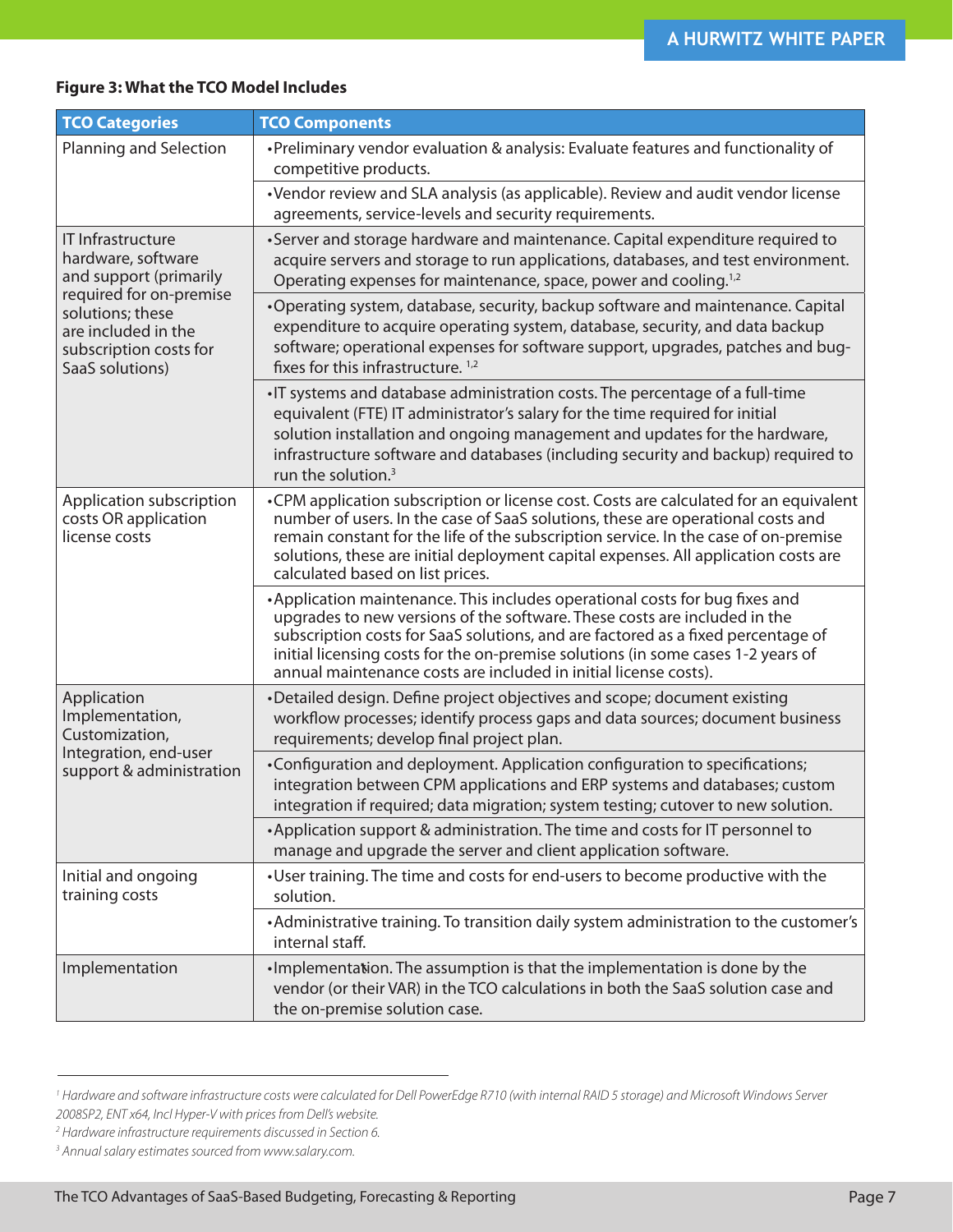# **Section 4: TCO Methodology**

This study evaluated the TCO of Adaptive Planning's CPM solution versus that of traditional on-premise offerings. It was designed to compare TCO only. It was not designed to evaluate customer satisfaction with these solutions or to provide a detailed feature-function comparison.

CPM is an umbrella term that describes all of the processes, methodologies, metrics and systems necessary to manage and measure corporate performance. This makes it difficult to find one standard definition of CPM and its component parts. However, the consensus is that CPM does include: budgeting and forecasting, strategic planning and modeling, dashboards, analytics and reporting.

For this study, we interviewed a cross-section of midsize companies using SaaS-based CPM solutions from Adaptive Planning and on-premise CPM solutions from mid-market vendors including Prophix, Clarity Systems<sup>4</sup>, and Longview Solutions. While the solutions we compared differ in terms of the range of functionality available (some scale to provide functionality for very large enterprise deployments, or offer additional modules such as scorecards and tax planning), we have focused this study on CPM solutions and functionality geared toward midsize companies.

Participants in the customer interviews discussed their experiences on conditions of anonymity. They described their solution evaluation, selection, deployment, and on-going operational processes, as well as detailed cost information for these phases. Participants provided qualitative information about the company's organizational structure, objectives, challenges, experience and satisfaction with the solutions that they use. In addition, they provided information about any VAR, SI or consulting services that they required to implement the solution.

The number of CPM users within a company—both full-use and "review only"—can vary greatly from company to company, depending on company size, process complexity, management culture, planning philosophy, and more. We interviewed representatives from companies of various sizes to provide a more complete illustration of how some of the costs included in the TCO comparison change as the number of users changes. The mix included both independent commercial entities and not-for-profit organizations.

All of the end-users we spoke with for this study indicated a high degree of satisfaction with the CPM solution they chose to deploy. Across the board, companies that replaced disjointed spreadsheet processes with CPM solutions have dramatically streamlined and improved their budgeting, forecasting, and reporting processes. Interviewees reported that CPM solutions have helped improve collaboration, save time and reduce errors. They also indicated that CPM reporting tools help them make better decisions, and make it easier to meet auditing and regulatory requirements.

However, we discovered that the business and delivery models, as well as cost and pricing structures for SaaS computing and on-premise solution vendors, are quite different and significantly affect TCO.

# **Section 5: Assumptions For Developing this TCO Model**

Key assumptions used in developing this TCO model include:

- Selection of User Scenarios. User size scenarios are based on the number of employees that use the solution(s), not on the total number of company employees. While no one ratio or scenario will ever fit all situations, these user size bands reflect the mid-market focus of this study, and are representative of the companies interviewed for this study. The split between the number of full users and review users for the different TCO scenarios are represented below:
	- 10 full users and 0 (zero) review users
	- 10 full users and 15 review users

*<sup>4</sup> While Clarity Systems also provide their CPM software solution in a remote access dedicated hosted model, only costs for Clarity's on-premise offerings are included in these discussions.*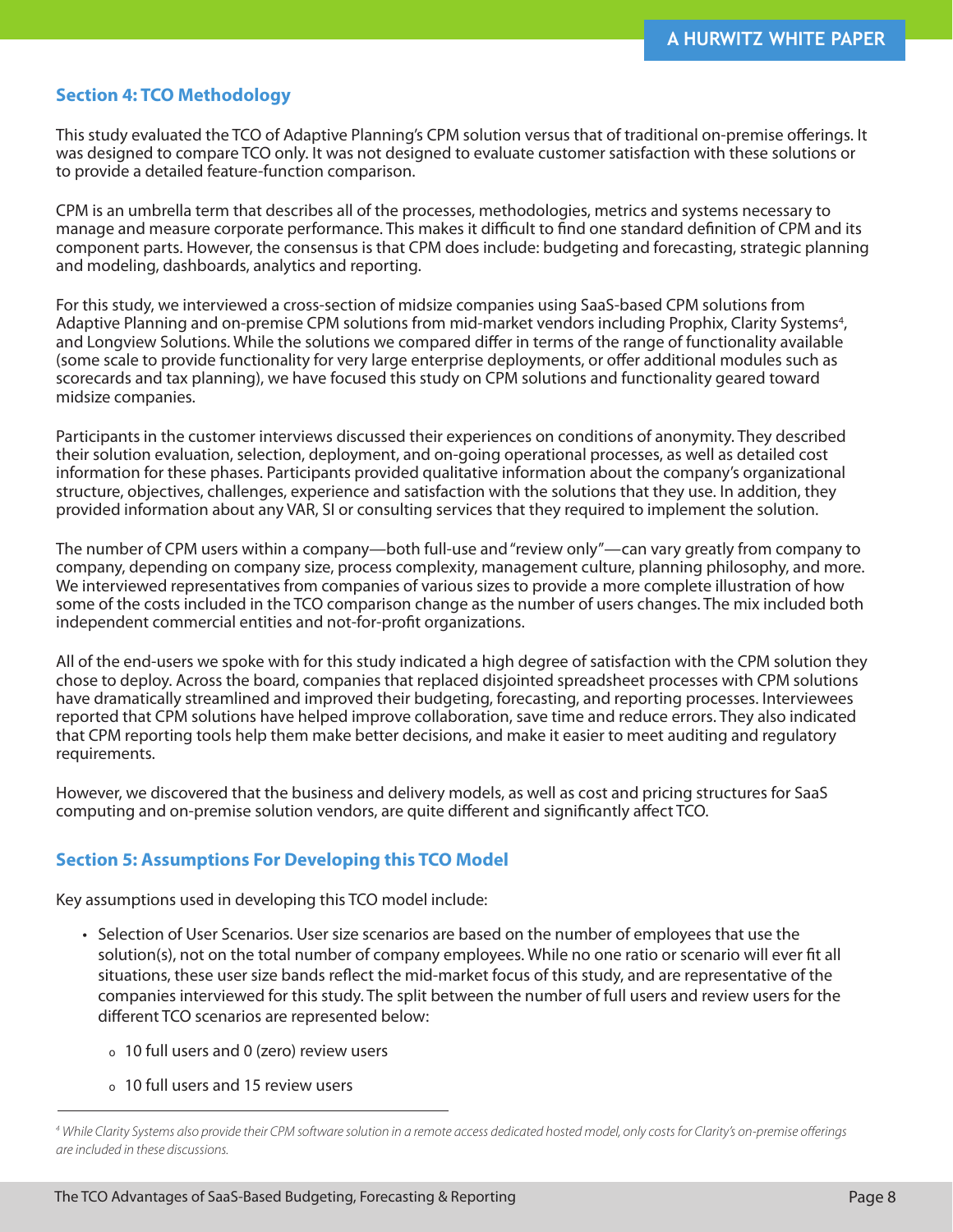- 25 full users and 25 review users
- 40 full users and 60 review users
- Application costs. Application costs are based on standard list price per user as published by the vendors and pricing data provided by customers interviewed for this study.
- Functionally-equivalent hardware to meet application availability and data back-up requirements. We calculated acquisition costs for new hardware and software in the traditional on-premise model to make the IT infrastructure functionally-equivalent to that provided by SaaS solution vendors. Based on the missioncritical nature of the CPM solution, we configured each scenario with two servers to support high-availability and load balancing, and to provide optimal performance and scalability.
- Application solution deployment, integration, and training costs were determined based on discussions with users, VARs, SIs, vendors, and secondary market research.

# **Section 6: TCO Comparison of SaaS vs. On-Premise CPM Solutions**

Our analysis found that overall, TCO for Adaptive Planning's SaaS CPM solution was considerably less than for similar on-premise CPM solutions—as much as 77% less over four years.

For example, **Figure 4** shows cumulative yearly total cost comparisons for the 10 full user and 15 review user scenario. In the first year, costs for the on-premise solutions are much higher than for the SaaS CPM scenario because on-premise solutions require significant upfront capital expenditures for infrastructure hardware and software, CPM applications software, and IT resources to install and configure solution components. As a result, first-year costs for an on-premise CPM solution are roughly three times higher than for Adaptive Planning's SaaS solution in this user scenario. Subsequent years' costs are also higher due to the high costs of IT resources required to manage and update the infrastructure and applications.

#### **Figure 4: Cumulative Total Cost Comparison for SaaS and On-Premise Mid-market CPM Solutions (10 full users and 15 review users)**

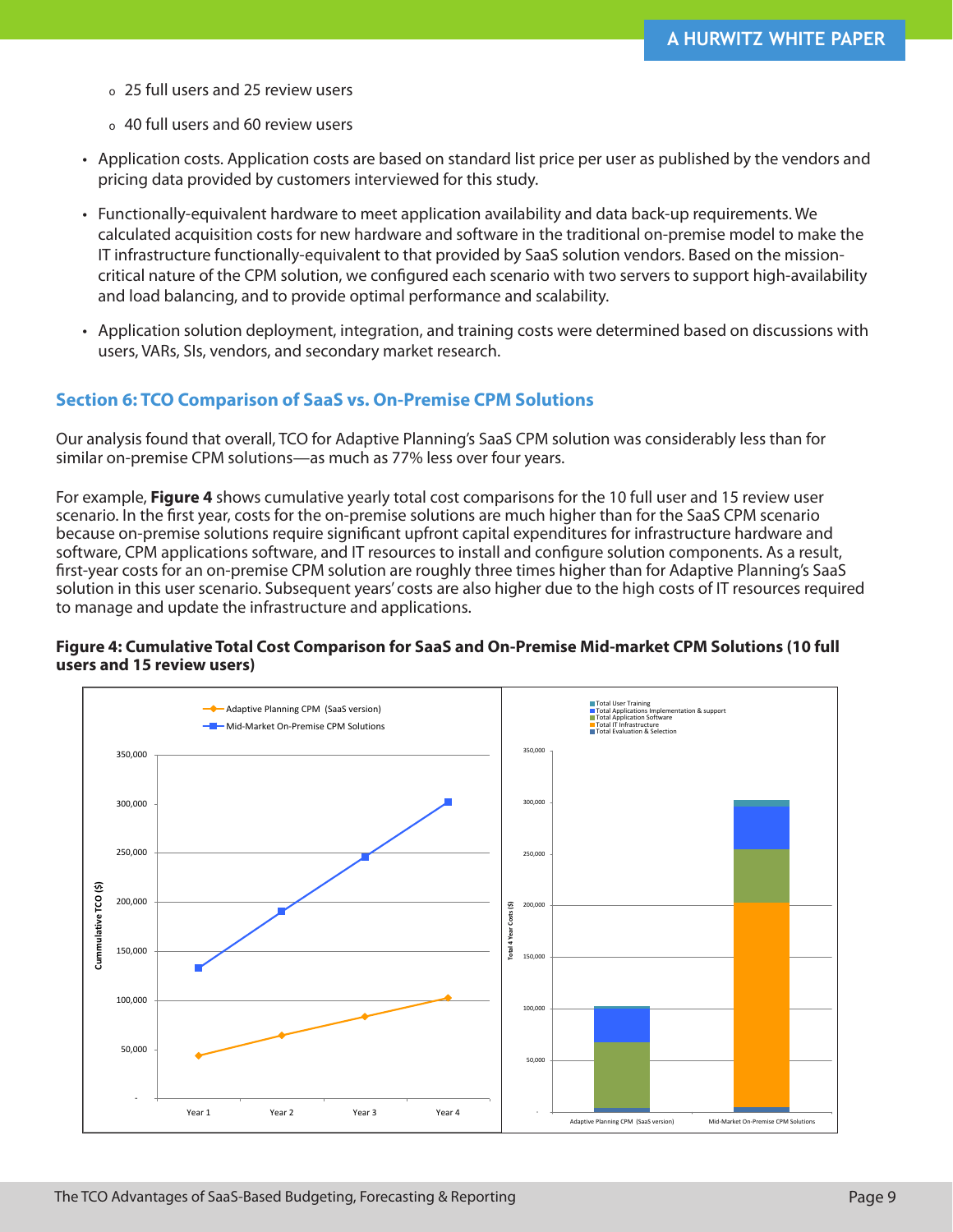**Figure 5** compares the total four-year cost of each category for the 10 full user and 15 review user scenario. As this chart illustrates, the IT infrastructure costs are the biggest single factor driving the higher TCO of on-premise solutions. While the total costs of application software and implementation and support are roughly equivalent, procuring and managing the IT infrastructure represents a significant additional cost burden for the on premise scenario. In this model, it is \$197,700 over four years, compared to zero for Adaptive Planning's SaaS solution.

These infrastructure costs include hardware, operating systems software, database costs as well as expenses associated with paying finance and IT personnel to manage these solutions (which requires system and database administration expertise and resources). Based on our customer interviews, the TCO model allocates between 15% of these resources' time (to support the 10 full user and 0 review user scenario) and 30% of their time (for the 40 full user and 60 review user scenario) to this category. It's also worth noting that the SaaS end-users we interviewed for this study indicated that their IT departments were already overburdened with keeping existing IT infrastructure running, and addressing basic IT issues such as upgrades and security. Placing demands for additional resources would have put the price tag of the CPM solutions out of reach for these companies. (**Figure 3,** What the TCO model Includes, provides more detailed information on what component costs are included in each TCO category.)

# **Figure 5: Comparison of Four-year Costs for Each TCO Category for SaaS and On-Premise CPM Solutions**



Additional key findings from the TCO comparison are detailed in **Figure 6** and include:

- Overall TCO for Adaptive Planning was considerably less than for on-premise CPM alternatives across all bands of users, ranging from 77% lower to 63% lower.
- The cost advantages of SaaS solutions are significant across all deployment sizes we evaluated, but taper off slightly as the number of users rises. For instance, Adaptive Planning TCO is 77% lower than for on-premise CPM solutions for 10 users (10 full users and zero review users), and 63% lower for 100 users (40 full users and 60 review users).
- As previously noted, the cost of IT Infrastructure is biggest difference between the models. In all scenarios, IT infrastructure costs for Adaptive Planning are zero, since the SaaS provider includes this as part of the annual subscription agreement. However, in the on-premise scenarios, infrastructure costs are significant, accounting for \$157,554 to \$278,204 over the course of four years.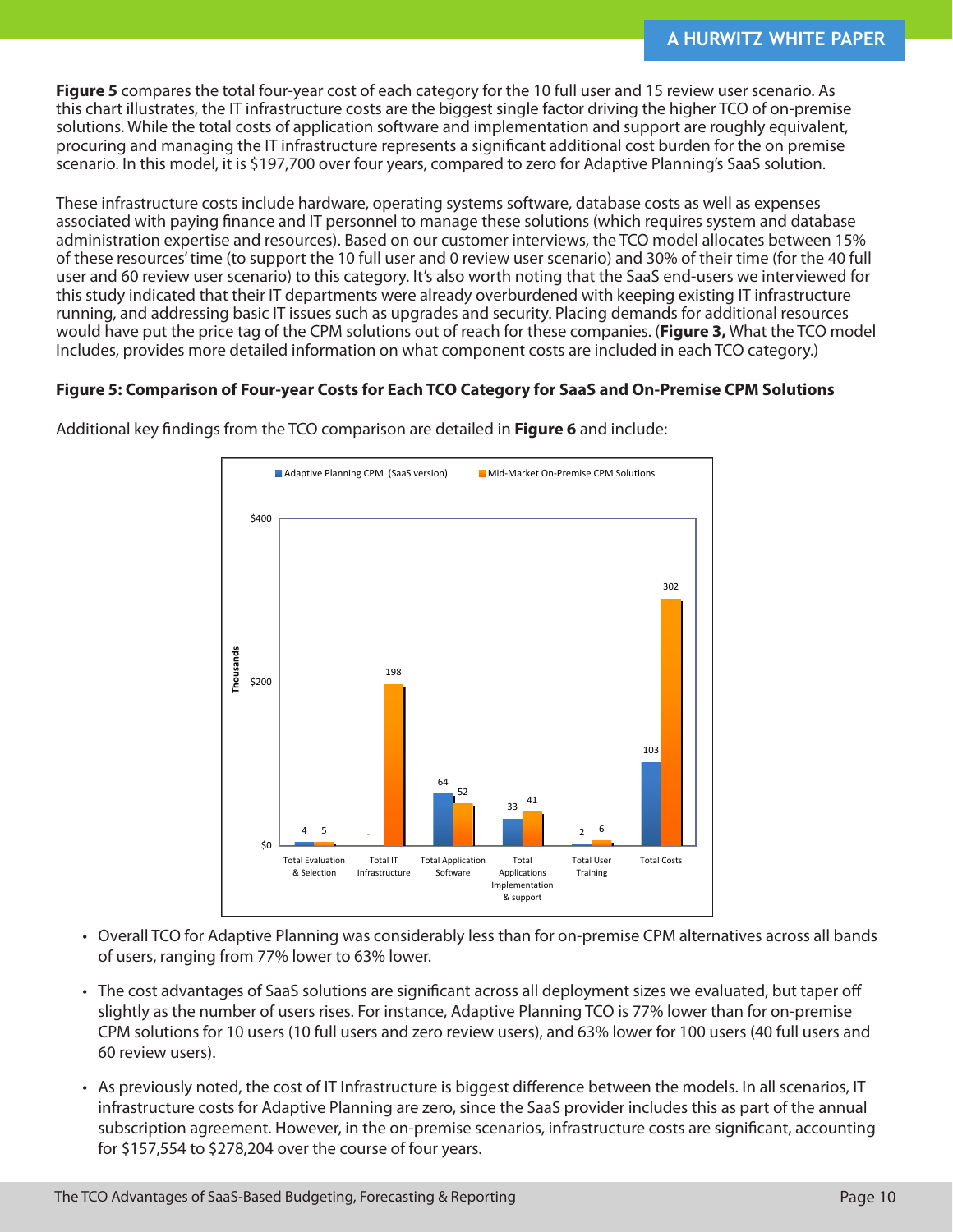- When looking at Application Software costs alone (including annual maintenance), the picture is mixed. For the 10 full user and zero review-only user scenario, Adaptive Planning is 6% less expensive. For the 15 full user and 10 review only user scenario, Adaptive Planning is 23% more expensive; and for the 25 full user and 25 review user case, Adaptive Planning is 16% more expensive. However, for the 40 full user and 60 review user scenario, Adaptive Planning is 10% less expensive, primarily because at this scale, the onpremise solutions require the customer to upgrade to a higher-end version that supports greater scalability and performance.
- In the Application Implementation and Support category, Adaptive Planning's SaaS-based delivery is less expensive than the on-premise approach in all cases. It ranges from 20% less expensive, for the 15 full user and 10 review user scenario, to 52% less expensive, for the 40 full user and 60 review-only user scenario. This is because SaaS software does not need to be deployed on-premise, which eliminates numerous issues that inevitably result from company-specific data center environments, and also because SaaS solutions are generally less complex to implement.
- User Training is less expensive for Adaptive Planning across all scenarios as well, ranging from \$1,700 less to \$20,000 less over four years. These scenarios all assume that the client pays for training. However, Adaptive Planning also offers two "free" training options -- live training webcasts conducted bi-weekly, as well as online training videos, which could further lower TCO.
- Finally, it's worth noting three additional factors which can significantly influence costs that were not included in the analysis:
	- Adaptive Planning offers multi-year discounts for subscriptions in its standard list pricing. Adaptive Planning pricing in the scenarios illustrated in this paper assumes an annual subscription. However, companies that elect to sign two- or three-year agreements can cut application costs by an additional 10% to 20%. Some on-premise vendors also offer multi-year discounts; however, the cost savings are typically not as great since the discounts only apply to the maintenance fees.
	- Adaptive Planning offers three implementation choices:

#### **No Hidden Costs**

In business since 1977, an engineering design and services company headquartered in Orlando, Florida has more than 300 employees and 16 office locations. The firm had used Excel spreadsheets to handle corporate performance across 30 profit centers, but its CFO decided in early 2009 that the process was "a real mess" and so time consuming that "we usually didn't get the budget done until three or four months into the year." In March 2009 he began looking for a CPM solution. "I had two months to shop, and two months to deploy and get users productive to be ready for the next budget cycle." Also, he couldn't use internal IT resources for the project. "We center our IT resources on engineering—managing, planning and reporting is outside of our mission statement." After researching different solutions, he decided that Adaptive Planning would "hit all of our key requirements and cost constraints." The online price calculator on the Adaptive Planning web site was a big plus. "I didn't have to worry about hidden costs." He used the free trial version, and found that "it was very clear how to use it and how it would progress." Aided by Adaptive Planning's QuickStart Package (which provided 10 hours of assistance), the CFO did most of the implementation himself within a two-month period, and found it "very helpful to have best practice expertise and a second set of eyes to look at our models." By May, twelve users were using the solution to prepare the new fiscal year budget. "We encountered no surprises along the way, and no hiccups." He estimates that before implementing Adaptive Planning, he spent about 30% of his time on ongoing model maintenance, and now, "it's 10% of my time or less. I can spend more time on analysis and understanding, instead of being a spreadsheet jockey."

- 1. Full implementations by Adaptive Planning's professional services team.
- 2. QuickStart implementations, in which Adaptive Planning provides training and a block of hours for project design work, and in which the client completes the implementation.
- Self-implementations, in which the client does all of the implementation work internally. 3.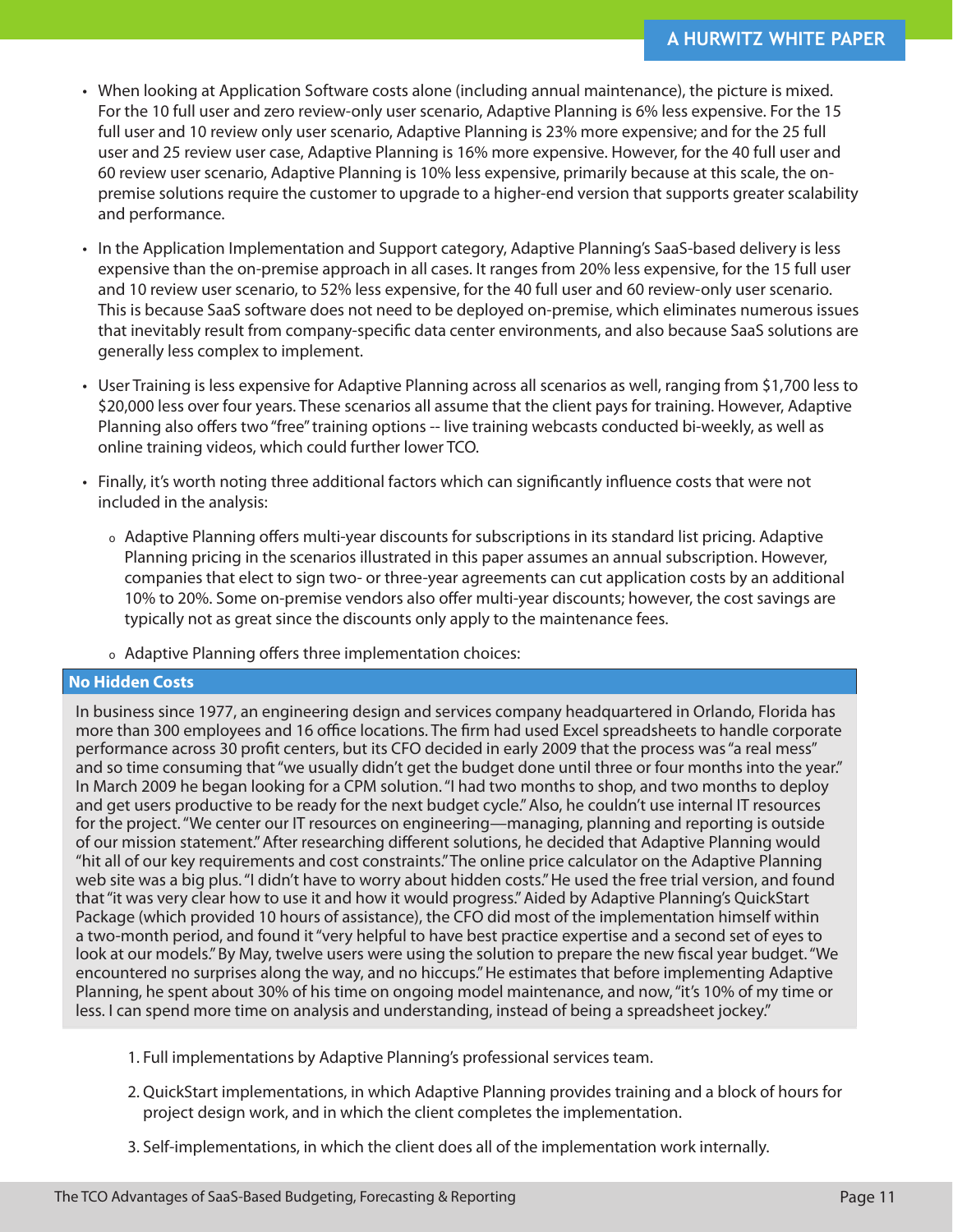All scenarios assume the full implementation approach. However, if companies have resources available in their finance organizations, the QuickStart or self-implementation scenarios present additional opportunities to save hard dollars.

This analysis only examines a four-year time horizon, which is typically the useful life of the technology infrastructure components. Beyond four years, SaaS customers should continue to experience even and predictable costs. However, users of on-premise solutions may need to invest in new hardware and infrastructure software to support new releases of the application software. These future on-premise costs should be considered, but are beyond the scope of this analysis.

#### Figure 6. TCO Comparison for Different User Scenarios for Adaptive Planning<sup>5</sup> SaaS Solutions and **Comparable On-Premise CPM Solutions**

|                                                        | <b>Adaptive Planning CPM (SaaS version)</b> |                   |                                             |                   |                                     | <b>Mid-Market On-Premise CPM Solutions</b> |                         |                                            |                         |                              |                            |
|--------------------------------------------------------|---------------------------------------------|-------------------|---------------------------------------------|-------------------|-------------------------------------|--------------------------------------------|-------------------------|--------------------------------------------|-------------------------|------------------------------|----------------------------|
| <b>10 Full Users, O Review Users</b>                   | Year 1                                      | Year 2            | Year 3                                      | Year 4            | <b>Total Cost 4</b><br><b>Years</b> | Year 1                                     | Year 2                  | Year 3                                     | Year 4                  | <b>Total Cost 4</b><br>Years | Percent<br><b>Varience</b> |
| <b>Total Evaluation &amp; Selection</b>                | 3,200                                       | $\omega$          | $\sim$                                      | $\sim$            | 3,200                               | 3,738                                      |                         |                                            |                         | 3,738                        | $-14.4%$                   |
| <b>Total IT Infrastructure</b>                         | $\sim$                                      | $\sim$            | ×.                                          | $\sim$            | $\overline{\phantom{a}}$            | 54,765                                     | 34,263                  | 34,263                                     | 34,263                  | 157,554                      | <b>NA</b>                  |
| <b>Total Application Software</b>                      | 7,000                                       | 7,000             | 7,000                                       | 7,000             | 28,000                              | 19,800                                     | 3,300                   | 3,300                                      | 3,300                   | 29,700                       | $-5.7%$                    |
| <b>Total Applications Implementation &amp; support</b> | 11,930                                      | 2,062             | 1,180                                       | 1,180             | 16,352                              | 15,125                                     | 3,403                   | 2,475                                      | 2,475                   | 23,478                       | $-30.4%$                   |
| <b>Total User Training</b>                             | 1,250                                       | 250               | 250                                         | 250               | 2,000                               | 1.238                                      | 825                     | 825                                        | 825                     | 3,713                        | $-46.1%$                   |
| <b>Total Costs</b>                                     | 23,380                                      | 9,312             | 8.430                                       | 8,430             | 49,552                              | 94,665                                     | 41,791                  | 40,863                                     | 40,863                  | 218,182                      | $-77.3%$                   |
| Total Costs NPV (@15%)                                 | 23,380                                      | 8,097             | 6,374                                       | 5,543             | 43,395                              | 94,665<br>Š.                               | 36,340                  | 30,898                                     | 26,868                  | 188,771                      | $-77.0%$                   |
| <b>Cumulative TCO NPV</b>                              | $23,380$   \$                               | $31,478$ \$       | $37,852$   \$                               | 43,395            | -Ś                                  | 94,665                                     | $131,005$   \$<br>-Ś    | 161,903                                    | Ŝ.<br>188.771           | ١Ś                           |                            |
|                                                        |                                             |                   | <b>Adaptive Planning CPM (SaaS version)</b> |                   |                                     |                                            |                         | <b>Mid-Market On-Premise CPM Solutions</b> |                         |                              |                            |
| <b>15 Full Users, 10 Review Users</b>                  | Year 1                                      | Year 2            |                                             | Year 4            | <b>Total Cost 4</b>                 | Year 1                                     | Year <sub>2</sub>       | Year 3                                     |                         | <b>Total Cost 4</b>          | <b>Percent</b>             |
|                                                        |                                             |                   | Year 3                                      |                   | Years                               |                                            |                         |                                            | Year 4                  | Years                        | <b>Varience</b>            |
| <b>Total Evaluation &amp; Selection</b>                | 4.088                                       | $\sim$            | ×.                                          |                   | 4.088                               | 4.660                                      | $\sim$                  | $\sim$                                     | $\sim$                  | 4.660                        | $-12.3%$                   |
| <b>Total IT Infrastructure</b>                         | ÷                                           | ÷                 | ÷,                                          | ÷.                | ÷.                                  | 64,819                                     | 44,317                  | 44,317                                     | 44.317                  | 197,771                      | <b>NA</b>                  |
| <b>Total Application Software</b>                      | 15,883                                      | 15,883            | 15,883                                      | 15,883            | 63,532                              | 34,560                                     | 5,760                   | 5,760                                      | 5,760                   | 51,840                       | 22.6%                      |
| <b>Total Applications Implementation &amp; support</b> | 22,474                                      | 4,558             | 2,938                                       | 2,938             | 32,908                              | 26,680                                     | 5,940                   | 4,320                                      | 4,320                   | 41,260                       | $-20.2%$                   |
| <b>Total User Training</b>                             | 1,250                                       | 250               | 250                                         | 250               | 2,000                               | 2,160                                      | 1,440                   | 1,440                                      | 1,440                   | 6,480                        | $-69.1%$                   |
| <b>Total Costs</b>                                     | 43,695                                      | 20,691            | 19,071                                      | 19,071            | 102,528                             | 132,879                                    | 57,457                  | 55,837                                     | 55,837                  | 302,011                      | $-66.1%$                   |
| Total Costs NPV (@15%)                                 | 43,695                                      | 17.992            | 14,420                                      | 12,539            | 88,648                              | 132,879                                    | 49,963                  | 42,221                                     | 36,714<br>ς             | 261,777                      | $-66.1%$                   |
| <b>Cumulative TCO NPV</b>                              | 43,695                                      | -Ś<br>61,688      | Ŝ<br>$76,108$ $\frac{1}{5}$                 | 88,648            | Ŝ.                                  | Ś.<br>132,879                              | 182,842                 | -Ś.<br>225,063                             | 261,777                 | Ŝ.                           |                            |
| <b>Adaptive Planning CPM (SaaS version)</b>            |                                             |                   |                                             |                   |                                     |                                            |                         |                                            |                         |                              |                            |
|                                                        |                                             |                   |                                             |                   |                                     |                                            |                         | <b>Mid-Market On-Premise CPM Solutions</b> |                         |                              |                            |
| <b>25 Full Users, 25 Review Users</b>                  |                                             |                   |                                             |                   | <b>Total Cost 4</b>                 |                                            |                         |                                            |                         | <b>Total Cost 4</b>          | Percent                    |
|                                                        | Year 1                                      | Year 2            | Year 3                                      | Year 4            | Years                               | Year 1                                     | Year <sub>2</sub>       | Year 3                                     | Year 4                  | Years                        | <b>Varience</b>            |
| <b>Total Evaluation &amp; Selection</b>                | 5,082                                       |                   |                                             |                   | 5,082                               | 6,220                                      |                         |                                            |                         | 6,220                        | $-18.3%$                   |
| <b>Total IT Infrastructure</b>                         | $\sim$                                      | ÷                 | ä,                                          | ×.                | $\sim$                              | 74,873                                     | 54,371                  | 54,371                                     | 54,371                  | 237,988                      | <b>NA</b>                  |
| <b>Total Application Software</b>                      | 25,819                                      | 25,819            | 25,819                                      | 25,819            | 103,276                             | 59,520                                     | 9,920                   | 9,920                                      | 9,920                   | 89,280                       | 15.7%                      |
| <b>Total Applications Implementation &amp; support</b> | 31,481                                      | 6,798             | 4,629                                       | 4,629             | 47,537                              | 46,560                                     | 10,230                  | 7,440                                      | 7,440                   | 71,670                       | $-33.7%$                   |
| <b>Total User Training</b>                             | 1,250                                       | 250               | 250                                         | 250               | 2,000                               | 3,720                                      | 2,480                   | 2,480                                      | 2,480                   | 11,160                       | $-82.1%$                   |
| <b>Total Costs</b>                                     | 63,632                                      | 32,867            | 30,698                                      | 30,698            | 157,894                             | 190,893                                    | 77,001                  | 74,211                                     | 74,211                  | 416,318                      | $-62.1%$                   |
| Total Costs NPV (@15%)                                 | 63,632                                      | 28,580            | 23,212                                      | 20,184            | 135,608                             | 190,893                                    | 66,958                  | 56,114                                     | 48,795                  | 362,761                      | $-62.6%$                   |
| <b>Cumulative TCO NPV</b>                              | $63,632$   \$                               | $92,211$   \$     | $115,424$   \$                              | $135,608$   \$    |                                     | Ŝ.<br>$190,893$   \$                       | $257,851$   \$          | $313,966$ \$                               | $362,761$   \$          |                              |                            |
|                                                        |                                             |                   |                                             |                   |                                     |                                            |                         | <b>Mid-Market On-Premise CPM Solutions</b> |                         |                              |                            |
| <b>40 Full Users, 60 Review Users</b>                  |                                             |                   | <b>Adaptive Planning CPM (SaaS version)</b> |                   | <b>Total Cost 4</b>                 |                                            |                         |                                            |                         | <b>Total Cost 4</b>          | <b>Percent</b>             |
|                                                        | Year 1                                      | Year 2            | Year 3                                      | Year 4            | Years                               | Year 1                                     | Year 2                  | Year 3                                     | Year 4                  | Years                        | <b>Varience</b>            |
| <b>Total Evaluation &amp; Selection</b>                | 6,456                                       | $\sim$            | $\sim$                                      | $\sim$            | 6,456                               | 9,850                                      | $\sim$                  | $\sim$                                     | $\sim$                  | 9,850                        | $-34.5%$                   |
| <b>Total IT Infrastructure</b>                         | $\sim$                                      | $\sim$            | ÷.                                          | ×.                | $\sim$                              | 84,928                                     | 64,426                  | 64,426                                     | 64,426                  | 278,204                      | <b>NA</b>                  |
| <b>Total Application Software</b>                      | 39,564                                      | 39,564            | 39,564                                      | 39,564            | 158,256                             | 117,600                                    | 19,600                  | 19,600                                     | 19,600                  | 176,400                      | $-10.3%$                   |
| <b>Total Applications Implementation &amp; support</b> | 42,848                                      | 10,207            | 7,240                                       | 7,240             | 67,535                              | 90,500                                     | 20,213                  | 14,700                                     | 14,700                  | 140,113                      | $-51.8%$                   |
| <b>Total User Training</b>                             | 1,250                                       | 250               | 250                                         | 250               | 2,000                               | 7,350                                      | 4,900                   | 4,900                                      | 4,900                   | 22,050                       | $-90.9%$                   |
| <b>Total Costs</b>                                     | 90,118                                      | 50,021            | 47,054                                      | 47,054            | 234,247                             | 310,228                                    | 109,138                 | 103,626                                    | 103,626                 | 626,617                      | $-62.6%$                   |
| Total Costs NPV (@15%)<br><b>Cumulative TCO NPV</b>    | 90,118<br>$90,118$ \$                       | 43,497<br>133,615 | 35,580<br>$169, 194$ \$<br>-Ś               | 30,939<br>200,133 | 200,133<br>Ŝ                        | 310,228<br>Ś.<br>310,228                   | 94,903<br>405,130<br>-Ŝ | 78,356<br>-Ś.<br>483,486                   | 68,136<br>Š.<br>551,622 | 551,622                      | $-63.7%$                   |

# **Section 7: Recommendations for Midsize Businesses Evaluating SaaS-based CPM**

While SaaS computing can provide clear TCO benefits, customers must also evaluate other important factors before selecting a solution. For instance, some companies may need specific features or functionality that are not available in the SaaS solution. Or as another example, a company may want to customize the solution at the source code level, which is only possible in the traditional, on-premise software model. Consider your own corporate requirements, and then assess each vendor's ability to deliver on these requirements.

*<sup>5</sup> The 10 full user, 0 review user scenario assumes Adaptive Planning Corporate Edition pricing, while the other three scenarios assume Adaptive Planning Enterprise Edition pricing.*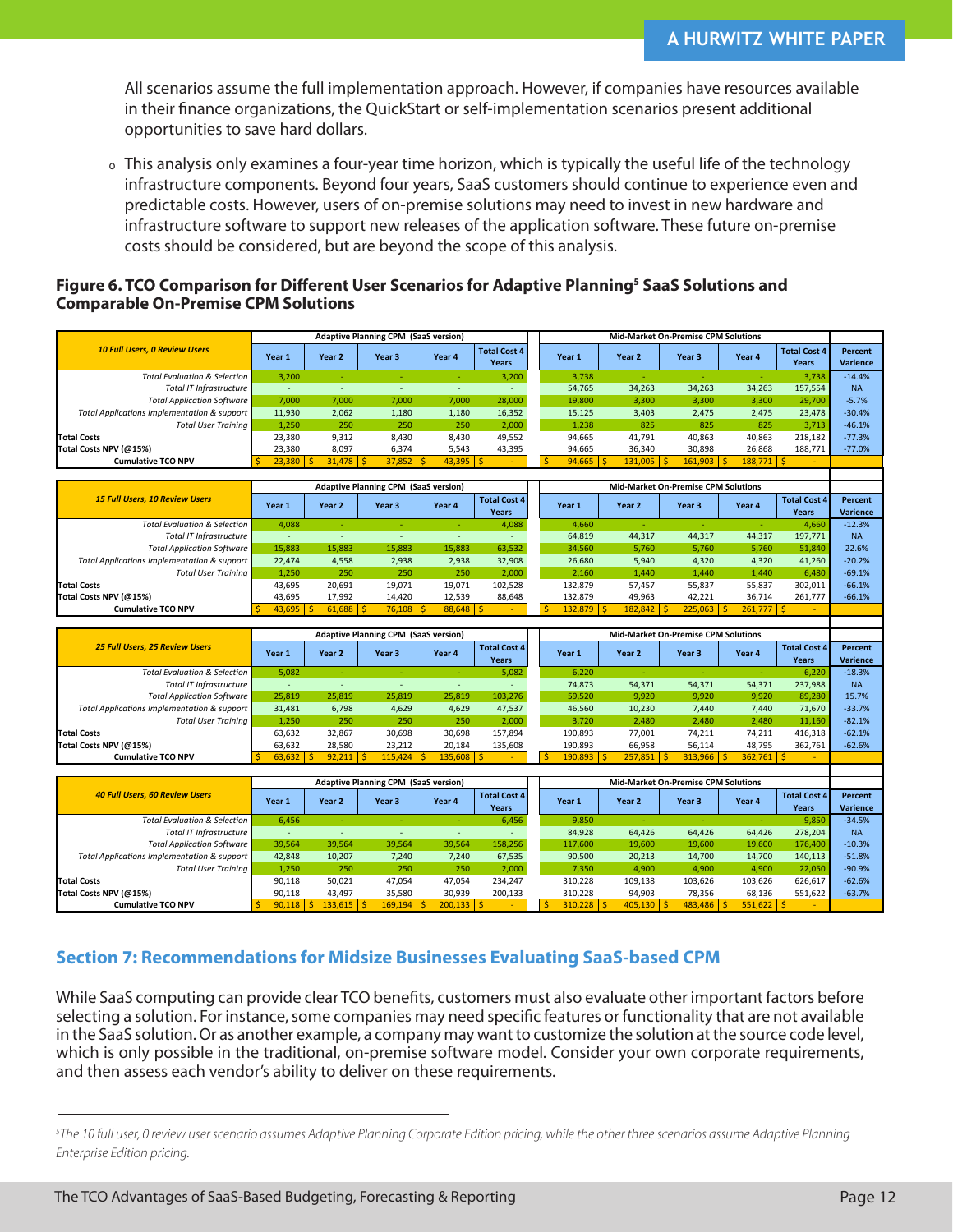- Service Level Agreements (SLAs) and contract terms. In SaaS, customers give up some control to the vendor. When evaluating on-demand versus on-premise options, review the fine print of the contract terms before making decisions, and get answers to the following questions:
	- Does the contract require an upfront long-term commitment?
	- o How easy is it to change the number of users? What penalties or per-user price changes are associated with these changes?
	- Does the SLA support an uptime guarantee of at least 99.5%?
	- What security features are supported?
	- What options and penalties does the vendor provide if you terminate the service? For instance, if you terminate the contract, how do you get your data back?
- Address data security concerns upfront. Understand how the SaaS vendor stores data, who can access it, and what safeguards the vendor has established to ensure that data is only accessed by authorized personnel.
- Application customization requirements. Most SaaS applications are customized via configuration, instead of source code customization. For affordable customization of SaaS solutions, aim for the 80/20 rule. Can the solution get you at least 80% of what you need, and how much would any necessary customization cost? Customers with very heavy customization requirements may want to consider a packaged software solution to achieve deeper customization.
- Invest more upfront in the evaluation and selection process, and "try before you buy." Most companies are under-investing when it comes to thoroughly evaluating business solution requirements and options. Seek the help of independent consulting organizations to better understand the total cost of on-demand and onpremise options as they relate specifically to your company's unique needs and budgetary constraints. Take advantage of free trials, which enable you to try out the solution before you purchase it to reduce the risks of getting stuck with a solution that isn't right for your company.
- Carefully consider the benefits provided by a third-party VAR or SI. Many SaaS and on-premise software vendors offer customers the option of purchasing the solution and consulting and support services directly from the vendor, or through a VAR or SI. In some cases, VARs and SIs may be a better fit for your company than the vendor in terms of their ability to provide industry-specific customization, integration with existing applications, migration of data from existing applications, training and coaching for ramping up usability.
- Pricing transparency. Regardless of what type of solution you are considering, vendors should be able to provide you with clear pricing information to help you calculate the capital and operating expenses for the solution. Some vendors provide price calculators designed to help you factor in both hard and soft costs to help reduce or eliminate unforeseen expenditures.
- Multi-year contracts and commitment. Consider pricing discounts for multi-year contracts. Several vendors •offer discounted pricing for customers that make upfront multi-year commitments and payments. In general, SaaS multi-year subscription commitments are likely to yield greater savings in the overall TCO than on-premise multi-year commitments. This is because in the SaaS model, the discount applies to everything that is bundled into the subscription price, whereas in the on-premise model, the discount may only apply to annual maintenance fees.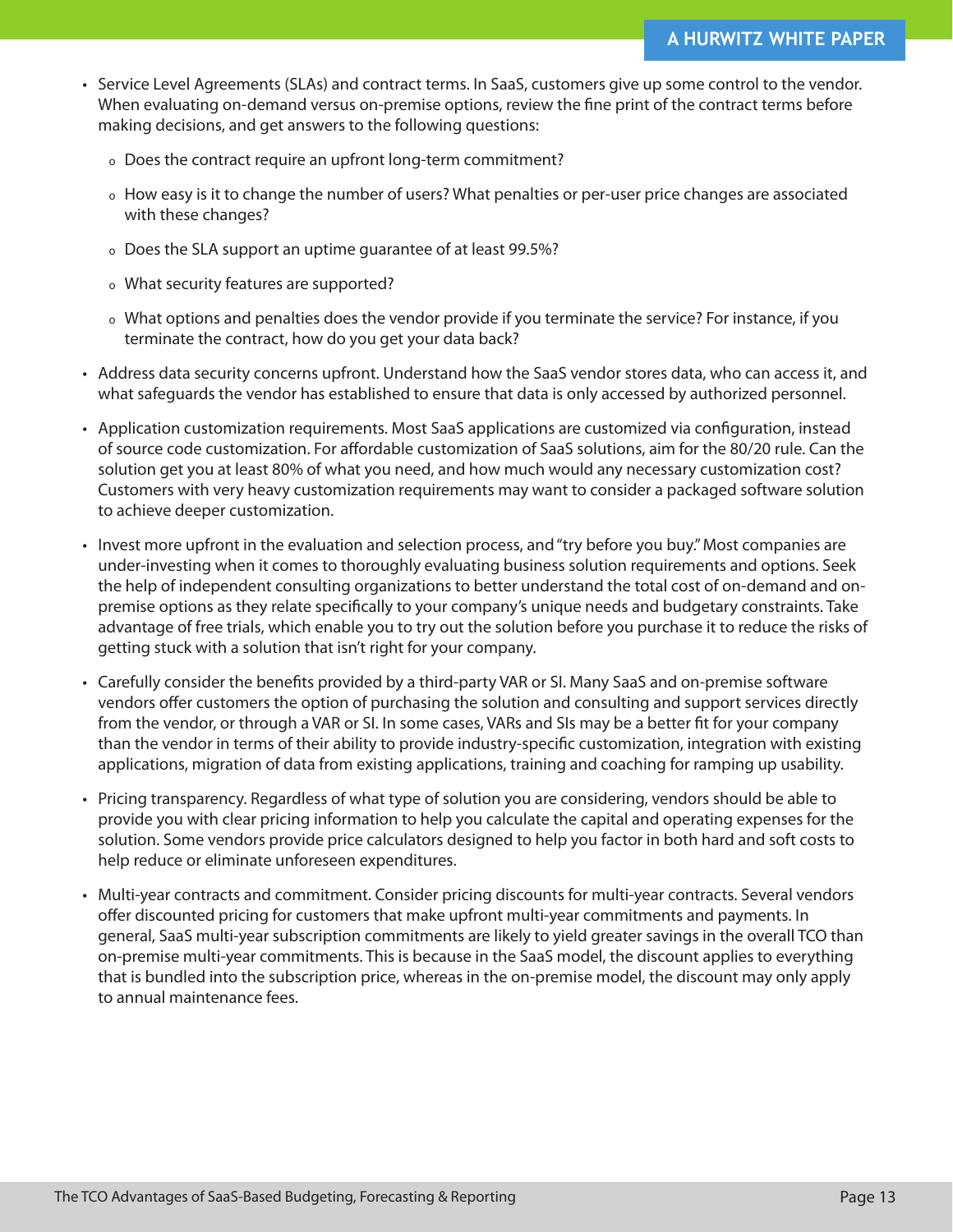#### **Section 8: Conclusions**

Midsize companies have many of the same needs as large enterprises. They need business solutions, such as CPM, to help them meet their business goals and challenges, but often lack the IT resources or skills necessary to deploy and manage these solutions.

By integrating all of the application software, IT infrastructure and services together in a web-based, multi-tenant delivery model, SaaS vendors can provide customers with economies of scale and skill that are not possible in traditional, on-premise deployments.

While there is no "one size fits all" when it comes to business solutions, SaaS solutions merit serious consideration. They enable companies of all sizes to benefit from enterprise-class business solutions, such as CPM, without having to incur the costs of an enterprise-class data center, infrastructure and IT expertise.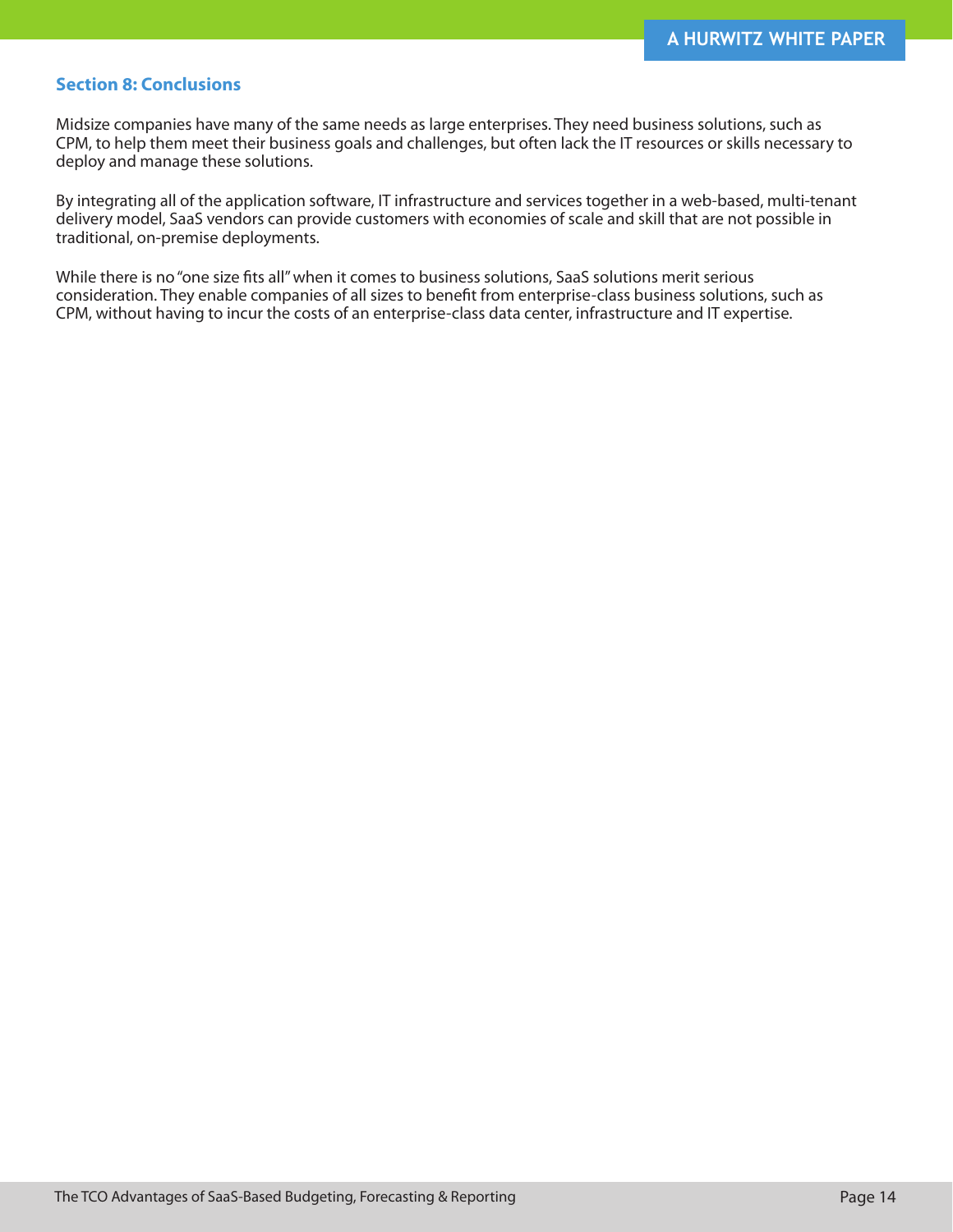# **Appendix A**

#### **10 Full users and 0 (zero) review users:**





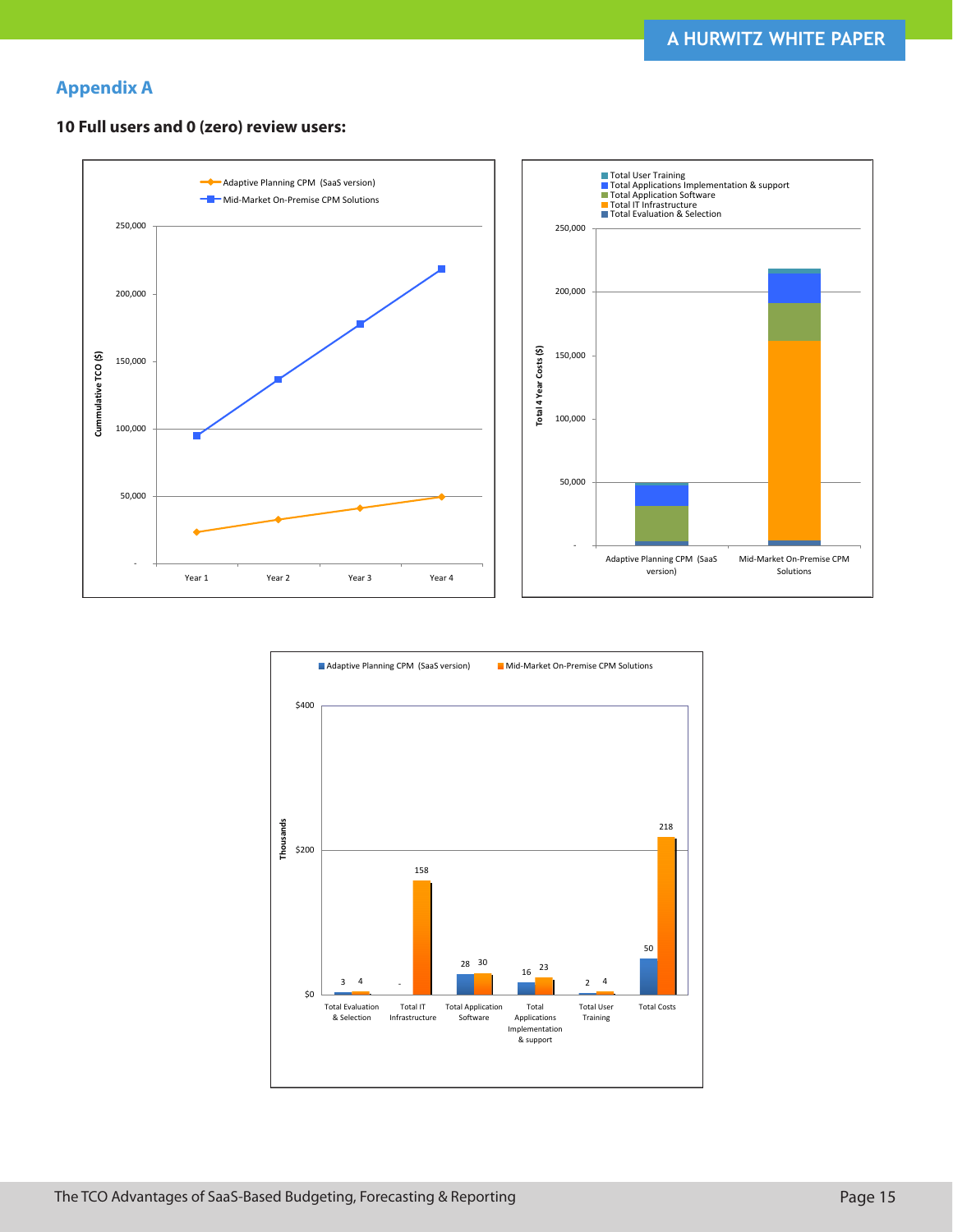# **15 Full users and 10 review only users:**



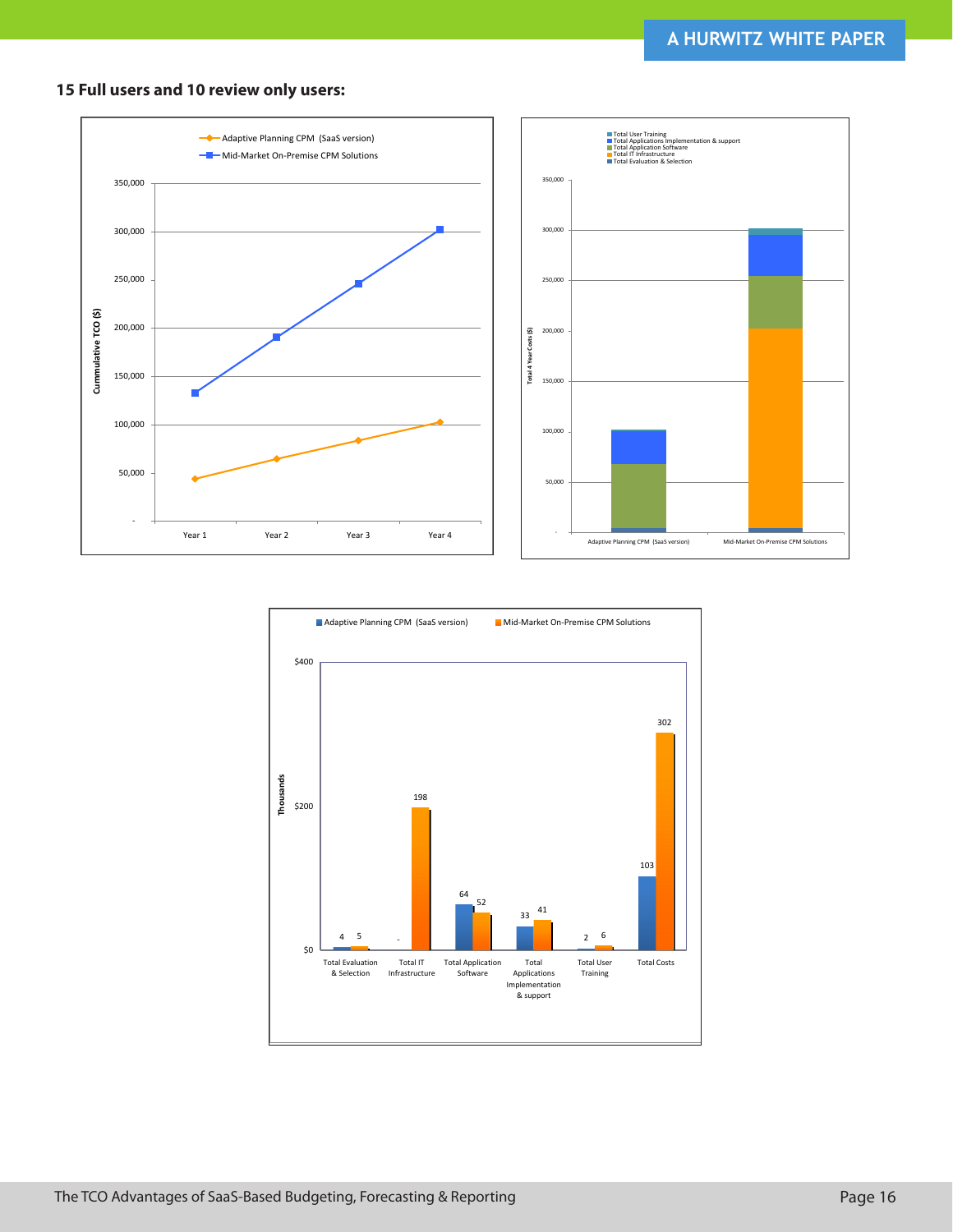# **25 Full users and 25 review only users:**





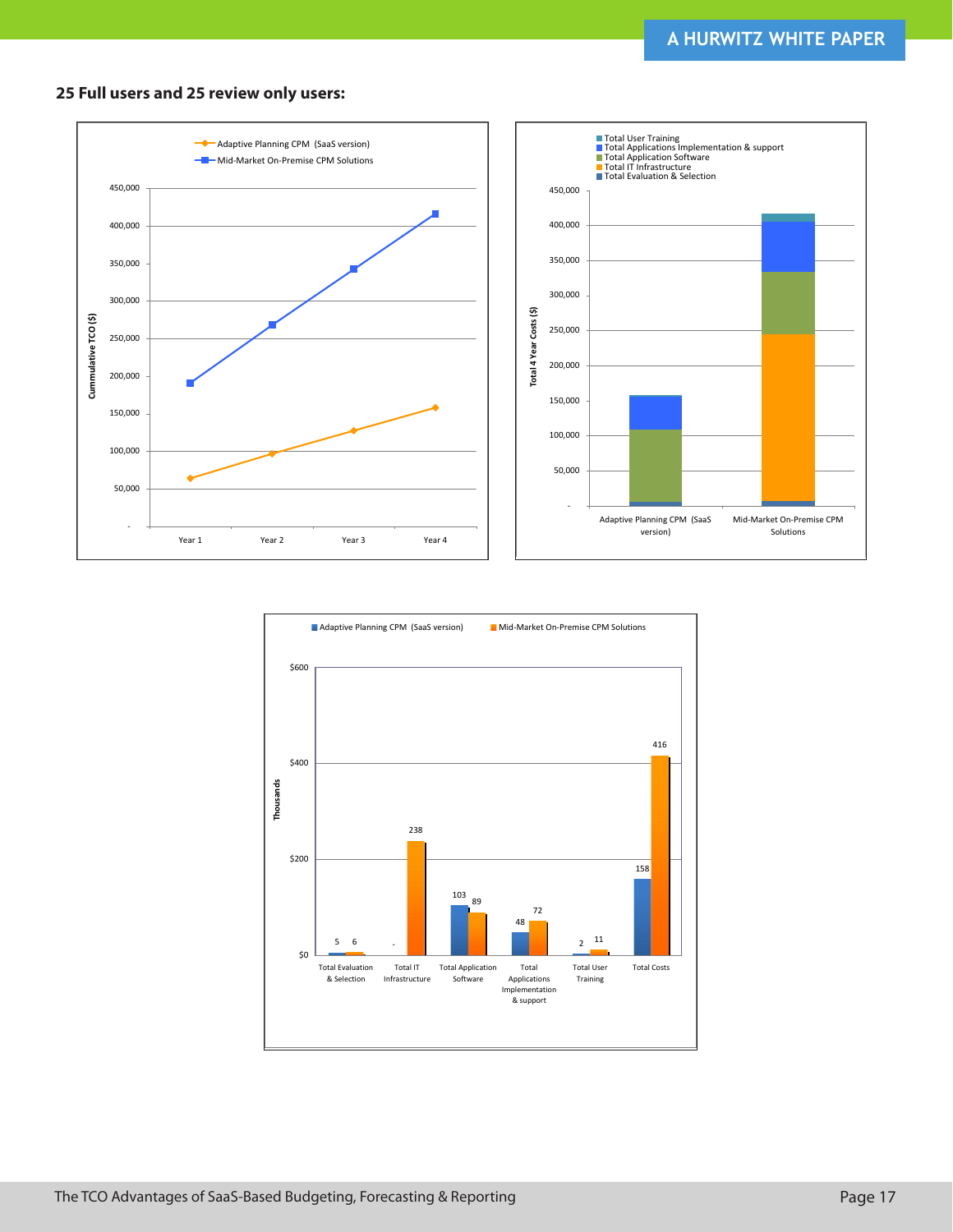# **40 Full users and 60 review only users:**